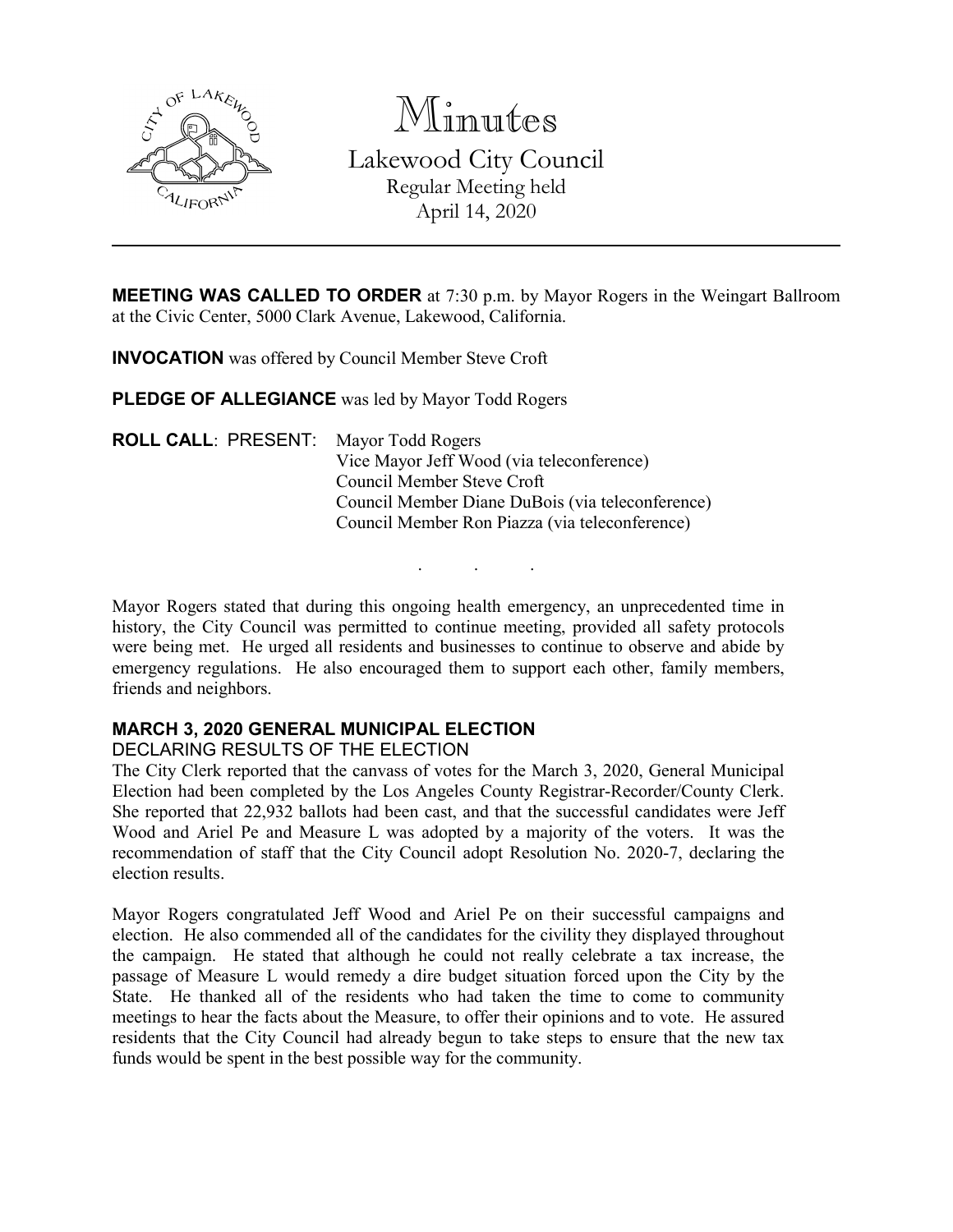## **MARCH 3, 2020 GENERAL MUNICIPAL ELECTION** - Continued

Council Member Croft expressed appreciation to the Lakewood Neighbors In Support of Measure L advocacy group led by Don Waldie and Kirk Real, for coordinating the hundreds of volunteers who worked very hard to get information about the Measure out to the community. He noted that the Measure had passed by a solid majority in every precinct in the City.

Vice Mayor Wood stated that he echoed Council Member Croft's comments and thanked the residents of Lakewood for putting their faith and trust in the City Council's leadership.

Council Member DuBois thanked the voters for their support of Measure L and expressed her commitment to using the funds wisely for the greatest benefit to the community.

COUNCIL MEMBER CROFT MOVED AND COUNCIL MEMBER DUBOIS SECONDED TO ADOPT RESOLUTION NO. 2020-7, DECLARING THE RESULTS OF THE ELECTION.

RESOLUTION NO. 2020-7; A RESOLUTION OF THE CITY COUNCIL OF THE CITY OF LAKEWOOD, CALIFORNIA, RECITING THE FACT OF THE GENERAL MUNICIPAL ELECTION HELD IN SAID CITY ON MARCH 3, 2020 DECLARING THE RESULTS THEREOF, AND SUCH OTHER MATTERS AS PROVIDED BY LAW

UPON ROLL CALL VOTE, THE MOTION WAS APPROVED:

AYES: COUNCIL MEMBERS: Croft, DuBois, Wood, Piazza and Rogers NAYS: COUNCIL MEMBERS: None

# FAREWELL TO OUTGOING COUNCIL MEMBER RON PIAZZA

Mayor Rogers introduced a video produced by Lakewood's CityTV documenting Council Member Piazza's service on the City Council. He presented a poster which highlighted the "I Made A Difference" campaign logo, a creative and memorable initiative established by Council Member Piazza during his term as mayor. The wording on the poster read, "Mayor and Council Member Ron Piazza. You have made an indelible difference in Lakewood with your leadership and community engagement. Thank you for exemplifying good stewardship and for your many years of service." Mayor Rogers closed by expressing his own pleasure at serving on the City Council with Council Member Piazza.

Council Member DuBois noted that Council Member Piazza had made a great difference for the City of Lakewood and thanked him for giving his heart and soul to service to the City.

Council Member Croft stated that having served on several tough committees with Council Member Piazza, it had not only been a wonderful experience, but had produced great results. He thanked him for his friendship and service.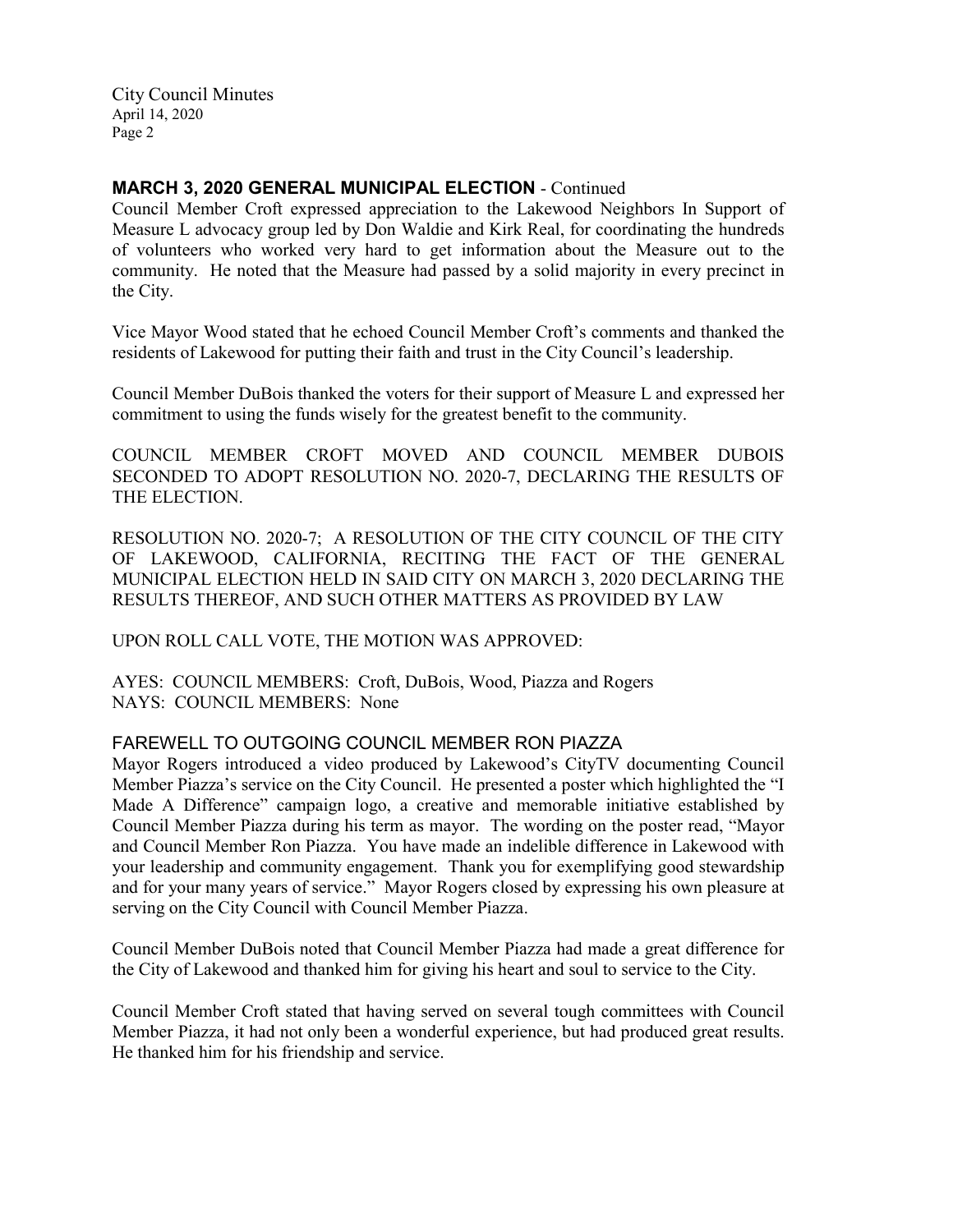FAREWELL TO OUTGOING COUNCIL MEMBER RON PIAZZA - Continued Vice Mayor Wood stated that when it came to making a difference, Ron Piazza himself had been the one making that difference. He expressed his thanks for the good advice and friendship shared with Council Member Piazza.

City Manager Thaddeus McCormick characterized outgoing Council Member Piazza as representing the best of Lakewood and voiced his pleasure at having the opportunity to work for and with him.

Council Member Piazza expressed his thanks and pleasure at the video presentation. He noted that he had grown up in Lakewood and built his business in the City and stated that serving as Mayor and Council Member had been the honor of his life. He thanked his Council colleagues, the City Manager and staff for continuing the tradition of the best managed city in California.

### ADMINISTRATION OF THE OATH OF OFFICE

The City Clerk administered the Oath of Office to Council Members-elect Jeff Wood and Ariel Pe. Each Council Member signed the oath and was presented with a Certificate of Election.

Vice Mayor Wood stated that with social distancing and taking the oath of office via telephone, times were anything but ordinary. He thanked his wife, Mary Jane, and daughters, Kaitlin and Courtney, who were present with him, for their support. He thanked the voters for their confidence in his re-election to a third term, and promised to continue to work on their behalf to preserve the character of the community for all generations to enjoy.

Council Member Ariel Pe acknowledged his wife, Carmina Pe, for her support, as well as his daughter, Natalia, and his parents. He stated that he felt blessed to have the opportunity to be part of the team to make sure that the community was safe, whole and alive; and to have a voice to look out for family, friends and the community. He thanked the people who had provided assistance to his election campaign and concluded by thanking the residents of Lakewood for supporting his election, stating he was truly humbled and honored to serve.

# **ANNOUNCEMENTS AND PRESENTATIONS:**

Mayor Rogers announced that the meeting would be adjourned in memory of Alan Faust, better known as "Big Al," who had played the piano on Friday nights at Lakewood's Me-n-Ed's Pizza over the last 35 years. He announced that the meeting would also be adjourned in memory of former South Gate City Council Member Henry Gonzalez.

Mayor Rogers announced that April was "DMV Donate Life" month in Lakewood, to encourage people to designate themselves as organ donors. He advised that the issue had been brought to the City's attention by local resident Maria Jimenez, who had become an ambassador for the cause upon the death of her son, and his enduring legacy as an organ donor.

. . .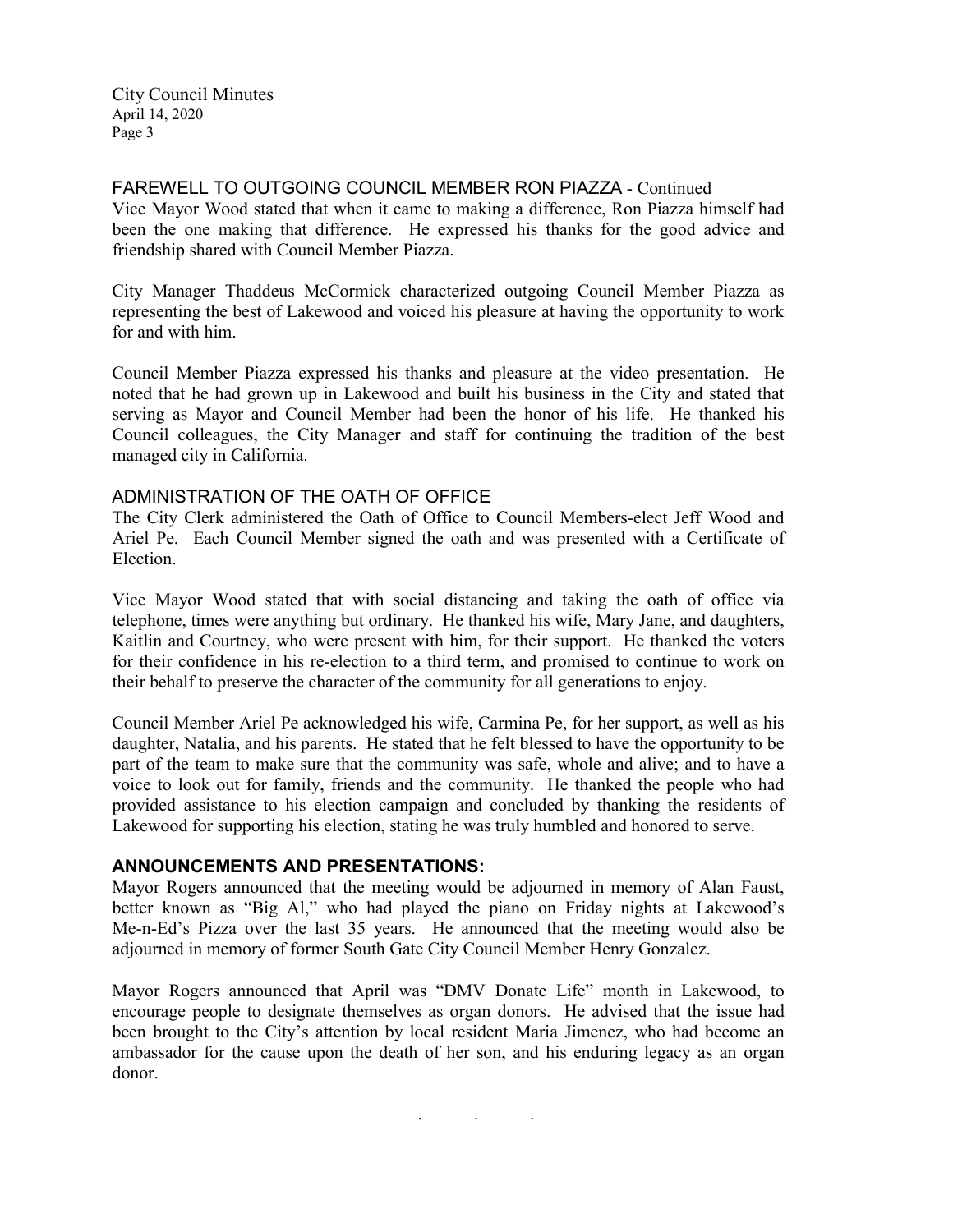### **ROUTINE ITEMS:**

COUNCIL MEMBER CROFT MOVED AND COUNCIL MEMBER DUBOIS SECONDED TO APPROVE ROUTINE ITEMS 1 THROUGH 6.

- RI-1 Approval of Minutes of the Meeting held December 10, 2019
- RI-2 Approval of Personnel Transactions
- RI-3 Approval of Registers of Demands
- RI-4 Report of City Council Committees' Activities
- RI-5 RESOLUTION NO. 2020-8; A RESOLUTION OF THE CITY COUNCIL OF THE CITY OF LAKEWOOD AUTHORIZING THE CITY MANAGER TO EXECUTE AGREEMENTS WITH THE CALIFORNIA DEPARTMENT OF TAX AND FEE ADMINISTRATION FOR IMPLEMENTATION OF A LOCAL TRANSACTION AND USE TAX
- RI-6 RESOLUTION NO. 2020-9; A RESOLUTION OF THE CITY COUNCIL OF THE CITY OF LAKEWOOD AUTHORIZING THE EXAMINATION OF TRANSACTIONS (SALES) AND USE TAX RECORDS

UPON ROLL CALL VOTE, THE MOTION WAS APPROVED:

AYES: COUNCIL MEMBERS: Croft, DuBois, Wood, Pe and Rogers NAYS: COUNCIL MEMBERS: None

# **3.1 • AMENDING THE JOINT EXERCISE OF POWERS AGREEMENT FOR THE SOUTHEAST LOS ANGELES COUNTY WORKFORCE DEVELOPMENT BOARD**

. . .

Assistant City Manager Paolo Beltran gave a report based on the memo in the agenda and stated that Lakewood, along with the cities of Downey, Norwalk, Bellflower, Cerritos, Hawaiian Gardens and Artesia, formed the Southeast Los Angeles County Workforce Development Board (SELACO WDB) to work with local businesses and with job seekers regarding employment opportunities. He advised that the City of Paramount had expressed the desire to leave their current WDB and join with the SELACO member cities. In order to complete the process, each of the member cities was required to approve the Sixth Amendment and restate the Joint Exercise of Powers of Agreement. It was the recommendation of staff that the City Council adopt the proposed resolution to admit the City of Paramount to the SELACO WDB.

Vice Mayor Wood stated that as the City's representative on the SELACO Board and current Policy Board Chair, he had seen the good work done to provide jobs and job training locally and that all of the member cities were in support of Paramount joining.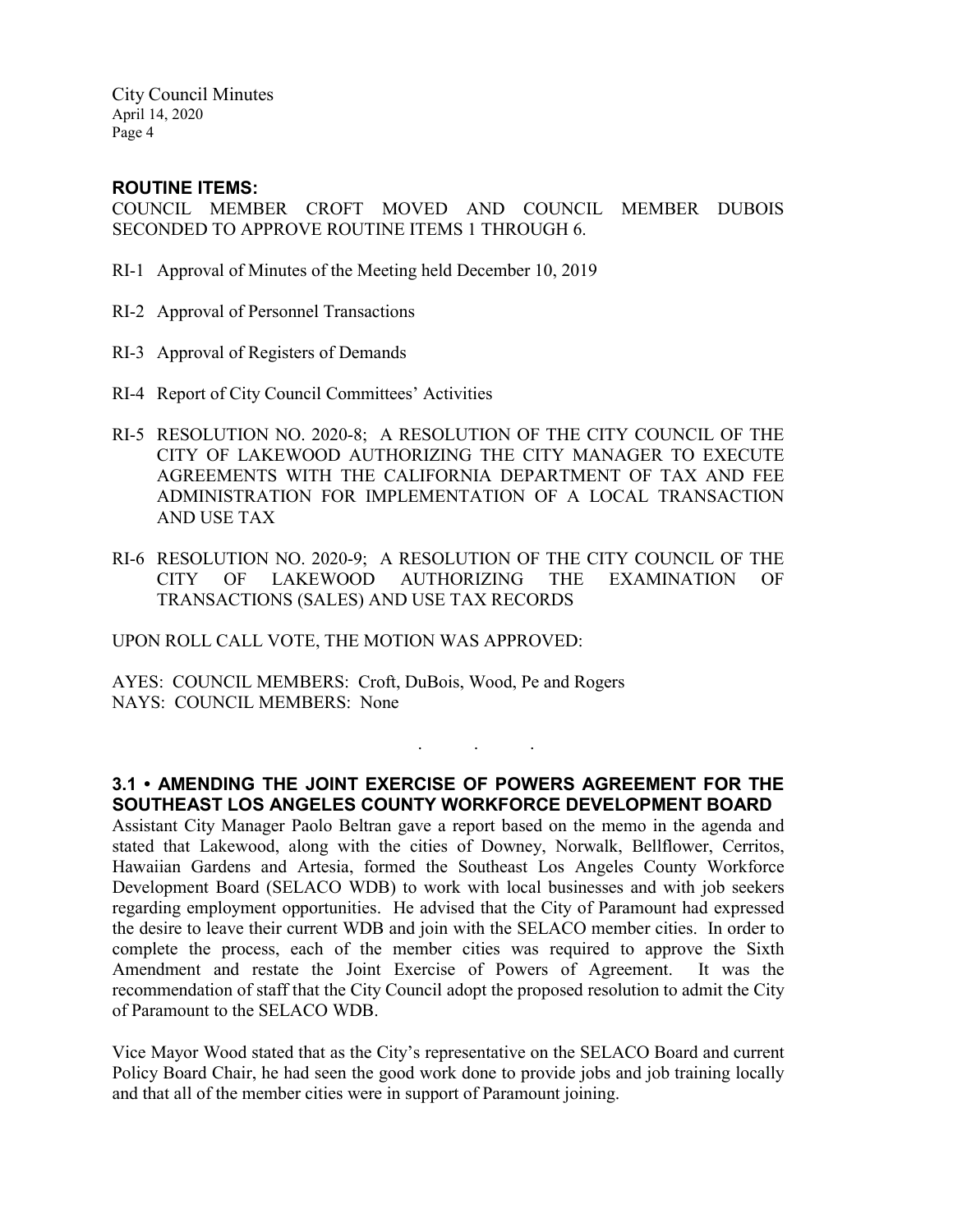# **3.1 • AMENDING THE JOINT EXERCISE OF POWERS AGREEMENT FOR THE SELACO WDB** - Continued

RESOLUTION NO. 2020-11; A RESOLUTION OF THE CITY COUNCIL OF THE CITY OF LAKEWOOD APPROVING THE SIXTH AMENDED AND RESTATED JOINT EXERCISE OF POWERS AGREEMENT FOR THE SOUTHEAST LOS ANGELES COUNTY WORKFORCE DEVELOPMENT BOARD (SELACO WDB) FOR WORKFORCE DEVELOPMENT SERVICES

VICE MAYOR WOOD MOVED AND COUNCIL MEMBER CROFT SECONDED TO ADOPT RESOLUTION NO. 2020-11. UPON ROLL CALL VOTE, THE MOTION WAS APPROVED:

AYES: COUNCIL MEMBERS: Croft, DuBois, Wood, Pe and Rogers NAYS: COUNCIL MEMBERS: None

# **3.2 • COVID-19 UPDATE, CITY EVENT IMPACTS & BUDGET ADJUSTMENTS**

. . .

The City Manager gave a report based on the memo in the agenda and stated that to date, there were forty-two known COVID-19 cases in the City of Lakewood, that over 2,500 positive cases had been identified in the County of Los Angeles and that only about twenty-five percent required hospitalization, meaning that local medical resources had not been overwhelmed. He reported that a new, drive-up testing facility, one of twenty-seven throughout the County, would be opening at the Civic Center in Bellflower. He stated that in an extraordinary time, City staff had been meeting the challenge in extraordinary ways and encouraged residents to go to the City's website for complete, updated information. He advised that the County Health Officer's "Safer at Home" order had been extended through May 15th and that all essential businesses would be required to have employees wear face coverings and all customers entering said businesses to also wear face coverings, beginning April 15th. He reported that in light of the continuation of the order, staff was recommending that the City Council cancel the annual Pan American Fiesta originally scheduled for May 7. Additionally, it was recommended that the Public Safety Expo, scheduled for June 13th be delayed and consolidated with the Emergency Preparedness Fair on September 26th. He also requested that the City Council authorize an appropriation for the additional expenditures required by the virus. He noted that the City would be eligible for some funding relief. It was the recommendation of staff that the City Council receive and file the report, cancel the 2020 Pan American Fiesta, reschedule the Public Safety Expo, and approve a budget appropriation of \$151,200 for COVID-19 related expenditures.

Vice Mayor Wood thanked the City Manager, staff and first responders for keeping the City running during the pandemic; and also the Public Information Officer, Bill Grady, for providing consistent, accurate and timely information to Lakewood residents. He further noted that there were many stories about neighbors helping neighbors and spoke of how encouraging it was to see the community rallying around one another.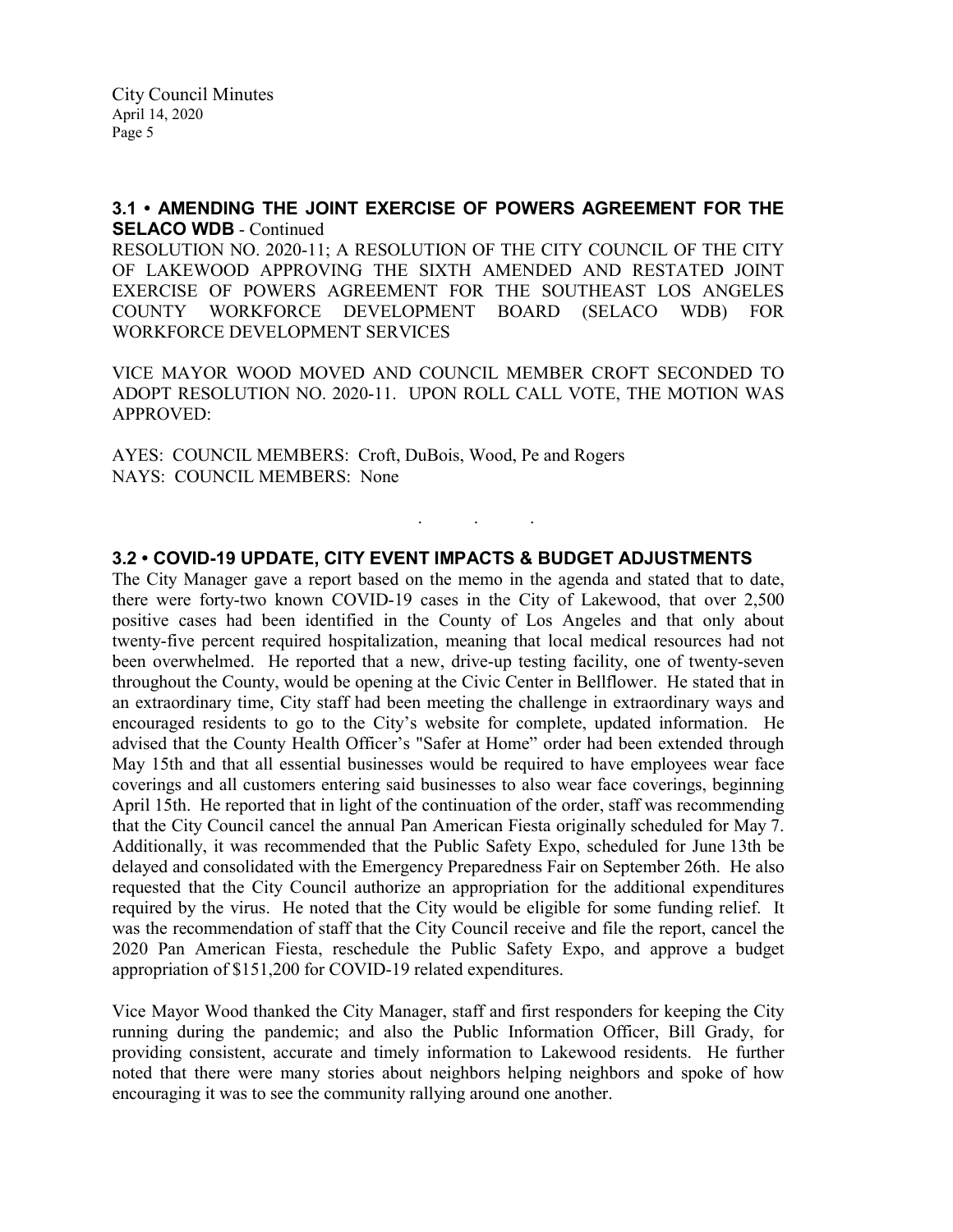### **3.2 • COVID-19 UPDATE** - Continued

Responding to a question from Council Member DuBois, the City Manager confirmed that all regular recreation programming had been suspended and would remain so through May 15th.

COUNCIL MEMBER CROFT MOVED AND COUNCIL MEMBER DUBOIS SECONDED TO APPROVE STAFF'S RECOMMENDATIONS. UPON ROLL CALL VOTE, THE MOTION WAS APPROVED:

AYES: COUNCIL MEMBERS: Croft, DuBois, Wood, Pe and Rogers NAYS: COUNCIL MEMBERS: None

#### **SUCCESSOR HOUSING ACTIONS**

1. Approval of Registers of Demands COUNCIL MEMBER CROFT MOVED AND COUNCIL MEMBER DUBOIS SECONDED TO APPROVE THE REGISTER OF DEMANDS. UPON ROLL CALL VOTE, THE MOTION WAS APPROVED:

. . .

. . .

AYES: COUNCIL MEMBERS: Croft, DuBois, Wood, Pe and Rogers NAYS: COUNCIL MEMBERS: None

# **ORAL COMMUNICATIONS: None**

At 8:21 p.m., a moment silence was observed in memory of Allen "Big Al" Faust and former South Gate City Council Member Henry Gonzalez.

. . .

. . .

#### **CLOSED SESSION:**

At 8:36 p.m., Mayor Rogers announced that the City Council would recess to a closed session.

CONFERENCE WITH LABOR NEGOTIATORS – Pursuant to Government Code §54957.6 Agency Designated Representative: City Manager, Office of the City Attorney and Liebert Cassidy Whitmore, Director of Finance and Administrative Services, Deputy City Manager, Human Resources Manager, Personnel Technician

. . .

Employee Organization: Lakewood City Employees' Association

At 9:11 p.m., the City Council reconvened. No action was taken.